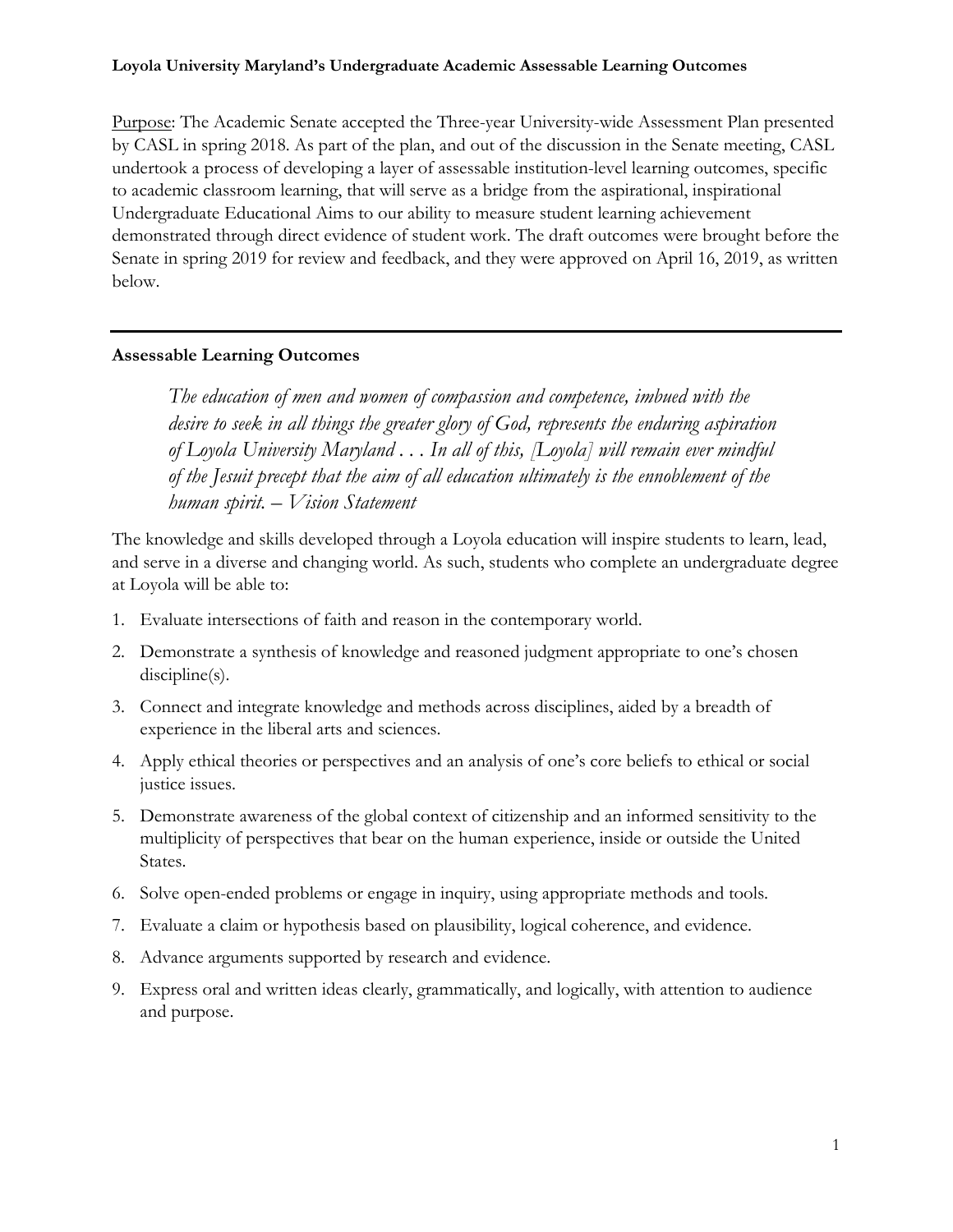## **Loyola University Maryland's Undergraduate Academic Assessable Learning Outcomes**

| <b>Undergraduate Educational Aim(s)</b> | <b>Assessable Learning Outcome(s)</b>                                                                                                                                                                       |
|-----------------------------------------|-------------------------------------------------------------------------------------------------------------------------------------------------------------------------------------------------------------|
| Faith and Mission                       | Evaluate intersections of faith and reason in the<br>contemporary world.                                                                                                                                    |
| <b>Intellectual Excellence</b>          | Demonstrate a synthesis of knowledge and reasoned<br>judgment appropriate to one's chosen discipline(s).                                                                                                    |
|                                         | Connect and integrate knowledge and methods across<br>disciplines, aided by a breadth of experience in the<br>liberal arts and sciences.                                                                    |
| Leadership, Promotion of Justice        | Apply ethical theories or perspectives and an analysis of<br>one's core beliefs to ethical or social justice issues.                                                                                        |
| Diversity                               | Demonstrate awareness of the global context of<br>citizenship and an informed sensitivity to the<br>multiplicity of perspectives that bear on the human<br>experience, inside or outside the United States. |
| Critical Understanding                  | Solve open-ended problems or engage in inquiry, using<br>appropriate methods and tools.                                                                                                                     |
|                                         | Evaluate a claim or hypothesis based on plausibility,<br>logical coherence, and evidence.                                                                                                                   |
|                                         | Advance arguments supported by research and<br>evidence.                                                                                                                                                    |
| Eloquentia Perfecta                     | Express oral and written ideas clearly, grammatically,<br>and logically, with attention to audience and purpose.                                                                                            |

Assessable Outcomes as a Bridge – Alignment with Undergraduate Educational Aims